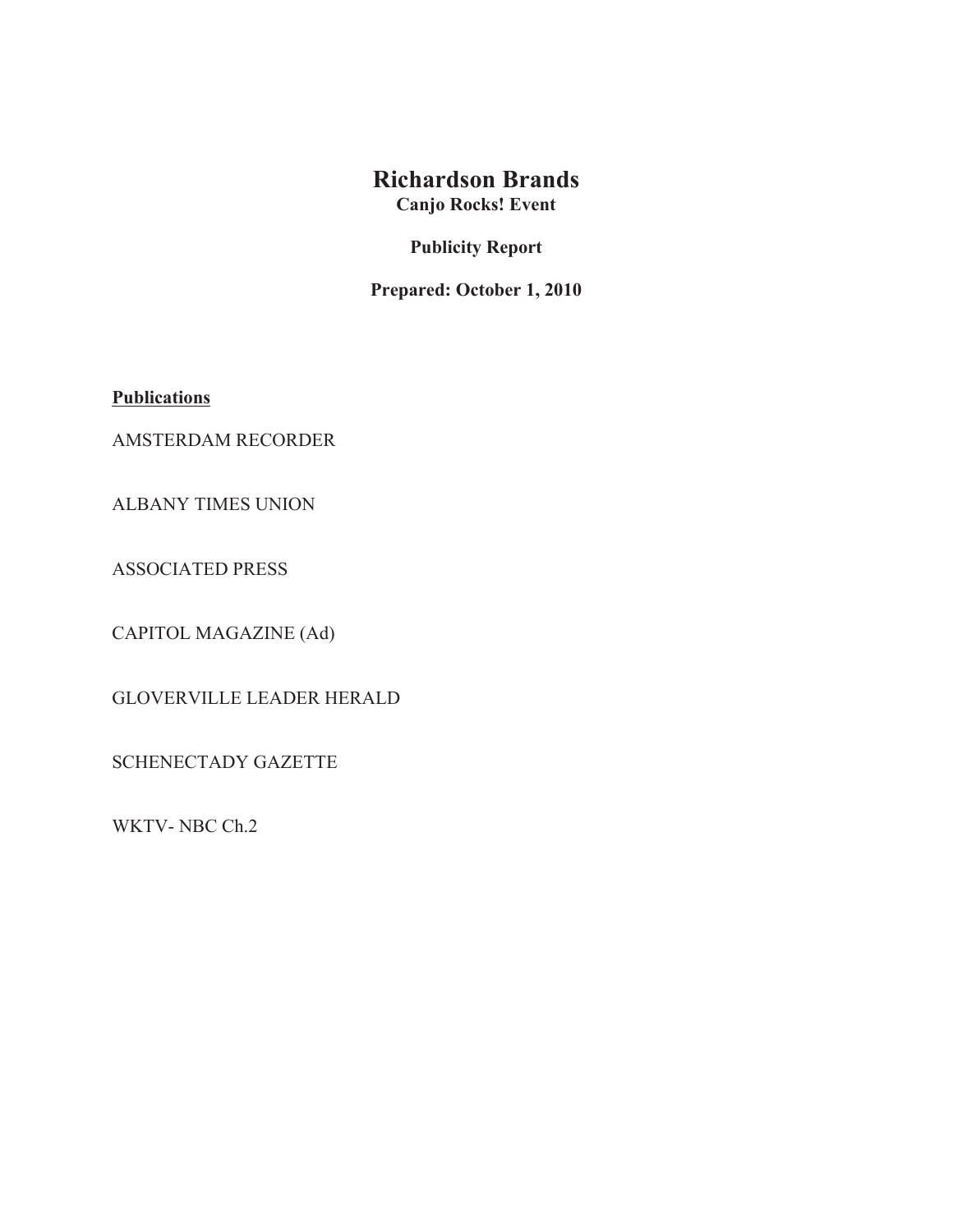

**September 15, 2010** 

**Richardson Brands** 101 Erie Boulevard Canajoharie, NY



#### Canajo Rocks: A Celebration of the Village of Canajoharie & A Thank You to New York

Canajoharie, New York, incorporated in 1829, began as a thriving market town on the Erie Canal. It has been a center of manufacturing and the arts for nearly two centuries. In 2006, the village was devastated by the flooding of the  $\label{thm:subspace} \mbox{Mohawk River. Subsequently, a manufacturing company that was the  
Village's largest employer for over 130 years released.}$ 

 $\label{thm:main} {\rm Richardson~Brands~resolved~to~remain~and~expand~its~operations~in~the~Village},$  in line with its commitment to work with local and state officials to strengthen the economic vitality of this historic community.

Richardson has plenty of room to grow in its 180,000 square foot Canajoharie NET TRANSIS TO THE RESEARCH TO THE RESEARCH TRANSIS TO THE RESEARCH TRANSIS TO RESEARCH TRANSIS TO RESEARCH TRANSIS TO RESEARCH THE RESEARCH TRANSIS TO THE RESEARCH THE RESEARCH THE RESEARCH THE STATE THE RESEARCH THE STAT

.<br>On Webnookry, September 15, 2010 Richardoon and Canajobarie<br>Usank the state and community leaders who made this growth possible.



#### **CANAJO ROCKS!**

A Celebration of the Village of Canajobarie

sday, September 15, 2010, Noon - 2pm

**Richardson Brands** 101 Erie Boulevard<br>Canajoharie, NY

Please join us in a celebration of the Village of Canajoharie, its future and history

Featuring

Entertainment

Pienie Luncheon

Remarks from your elected officials and Community business leaders

 $\label{thm:main} {\rm Sponsored}\ by\ Richardson\ Brands for the Village of Canajoharie.\\ Leigh Fuller, Mayor\\ Dom Batte, CEC-Richardson\ Brands$ 

RSVP e3 more information please call: 800-839-8958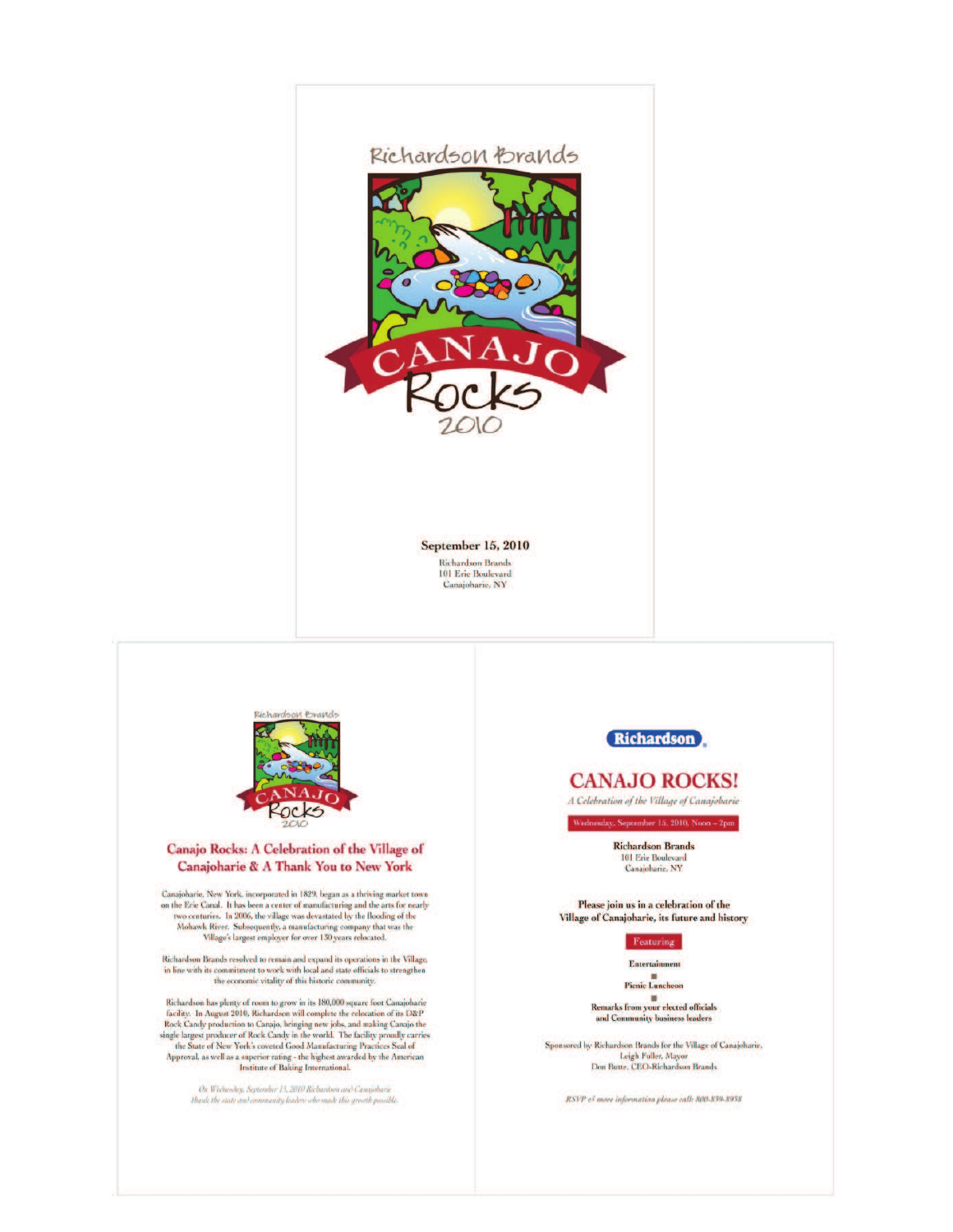

August 12, 2010

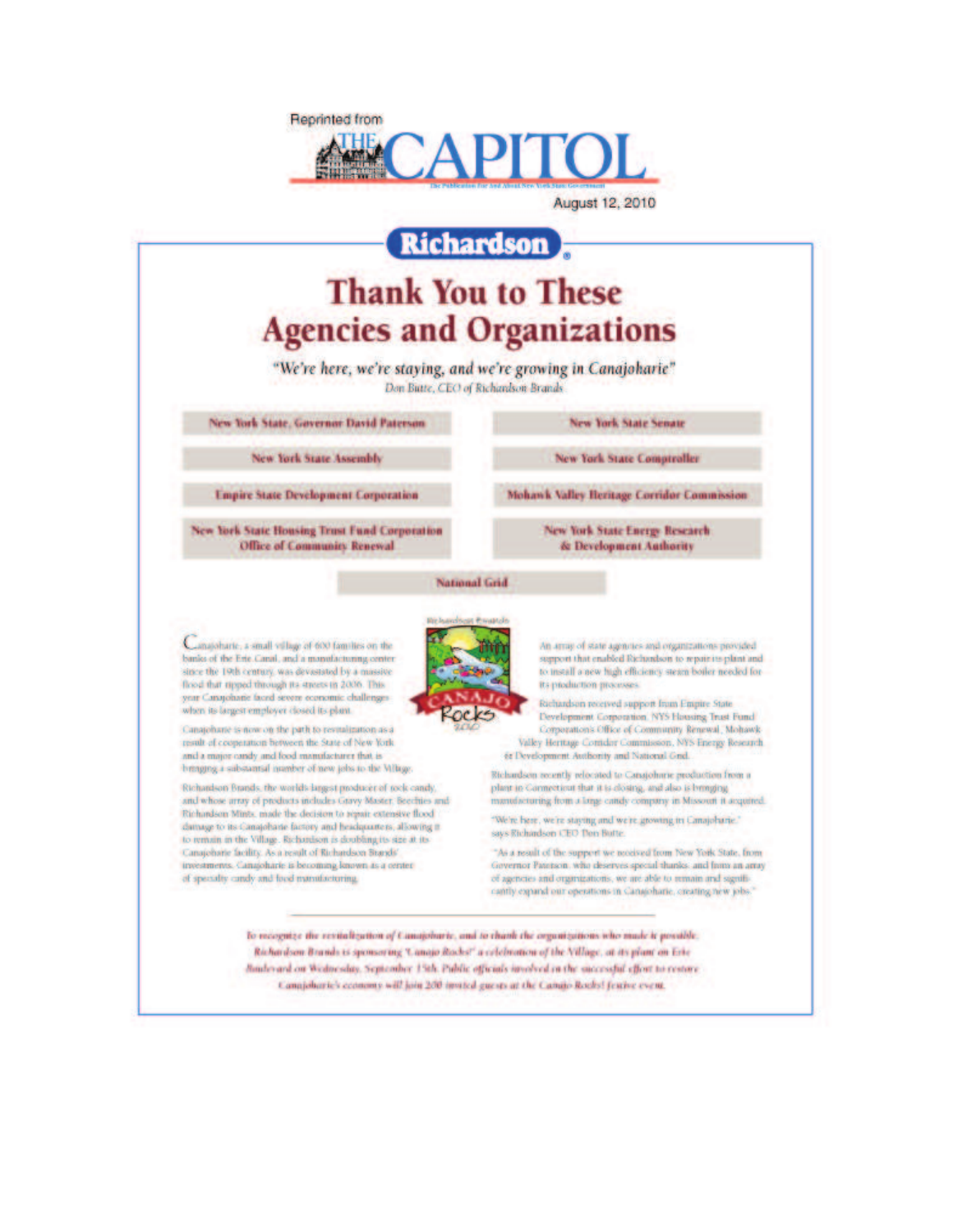# **Associated Press**

**September 15, 2010 3:15 AM ET** 

## **Gov. Paterson, other officials to attend candy celebration**

CANAJOHARIE, N.Y. (AP) - Gov. David Paterson and other top state officials will be in the Mohawk Valley today for a party being thrown by a candy-maker.

Richardson Brands is hosting the celebration at its plant in downtown Canajoharie (kan-uh-joh-HAYR'-ee). The village has benefitted from state assistance which enabled Richardson to expand after Beech-Nut, a major employer, announced it was moving to a new state-of-the-art facility in rural Montgomery County.

Richardson Brands makes various hard candies, as well as GravyMaster. Today's celebration is called "Canajo Rocks!"

The company has recovered from a massive flood that heavily damaged its plant in 2006. Then, last year, it had to buy a new boiler to replace the one it had shared with the neighboring Beech-Nut baby food plant.

It received assistance from numerous sources, including \$1.7 million from Empire State Development and \$1.5 million in other state aid.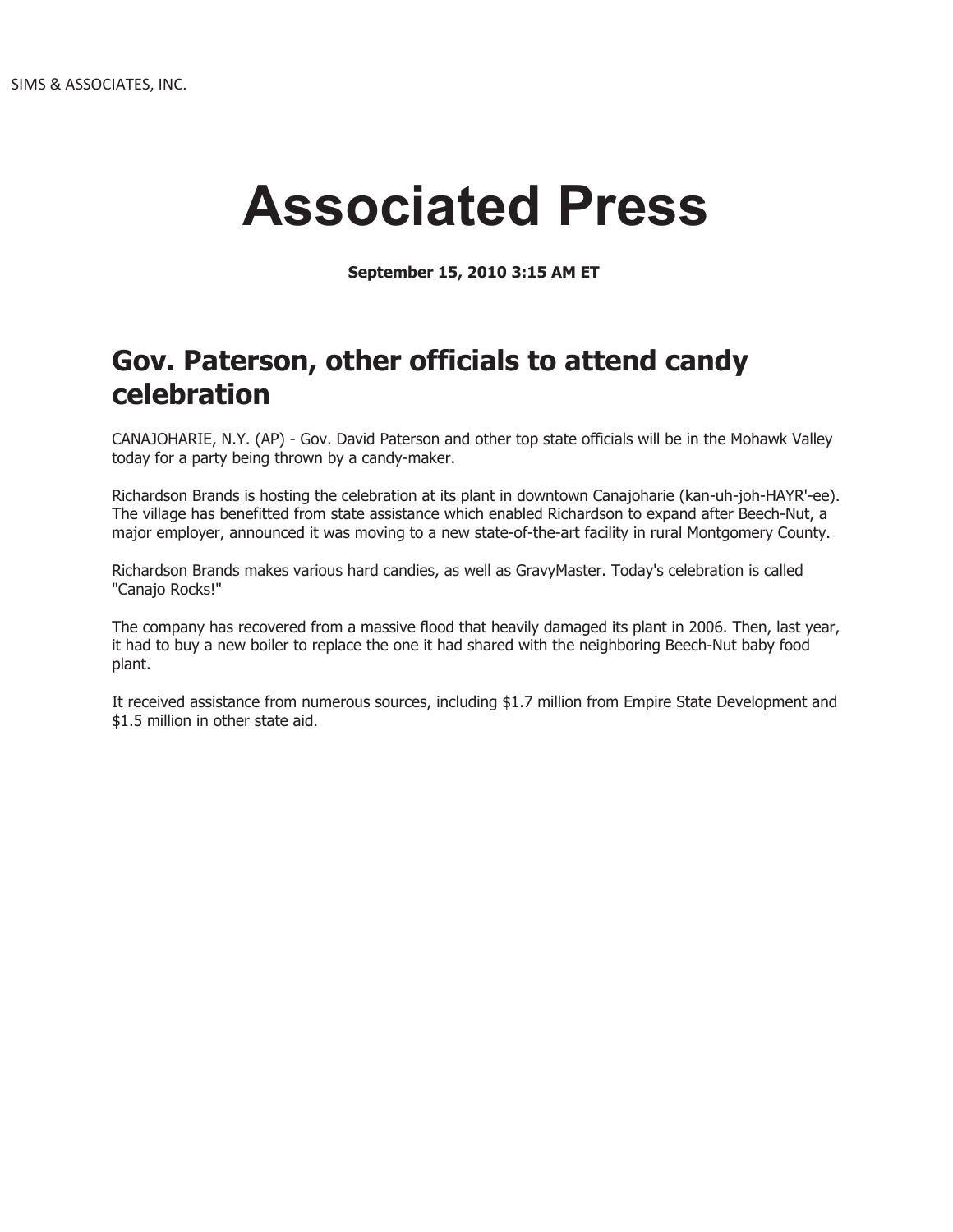# **ALBANY TIMES UNION**

**September 13, 2010**

## **Public officials to gather for "Canajo Rocks" celebration**

By Eric Anderson

The village of Canajoharie will celebrate the expansion of Richardson Brands, its local candy plant that also makes GravyMaster, with an event Wednesday at noon at the plant, 101 Erie Boulevard, in downtown Canajoharie.

The village, which is losing its Beech-Nut baby food plant as the company relocates to a new state-of-the-art facility in rural Montgomery County, has benefitted from state and local assistance which enabled Richardson to continue operating and to expand.

The company plans to say thank you to state officials, and said it is expecting that those attending will include Gov. David Paterson, state Comptroller Thomas DiNapoli, and Empire State Development Corp. CEO Dennis Mullen. A spokesman for Paterson would only say his public schedule would be published Tuesday evening.

Richardson CEO Don Butte and Canajoharie Mayor Leigh Fuller are the event's co-hosts.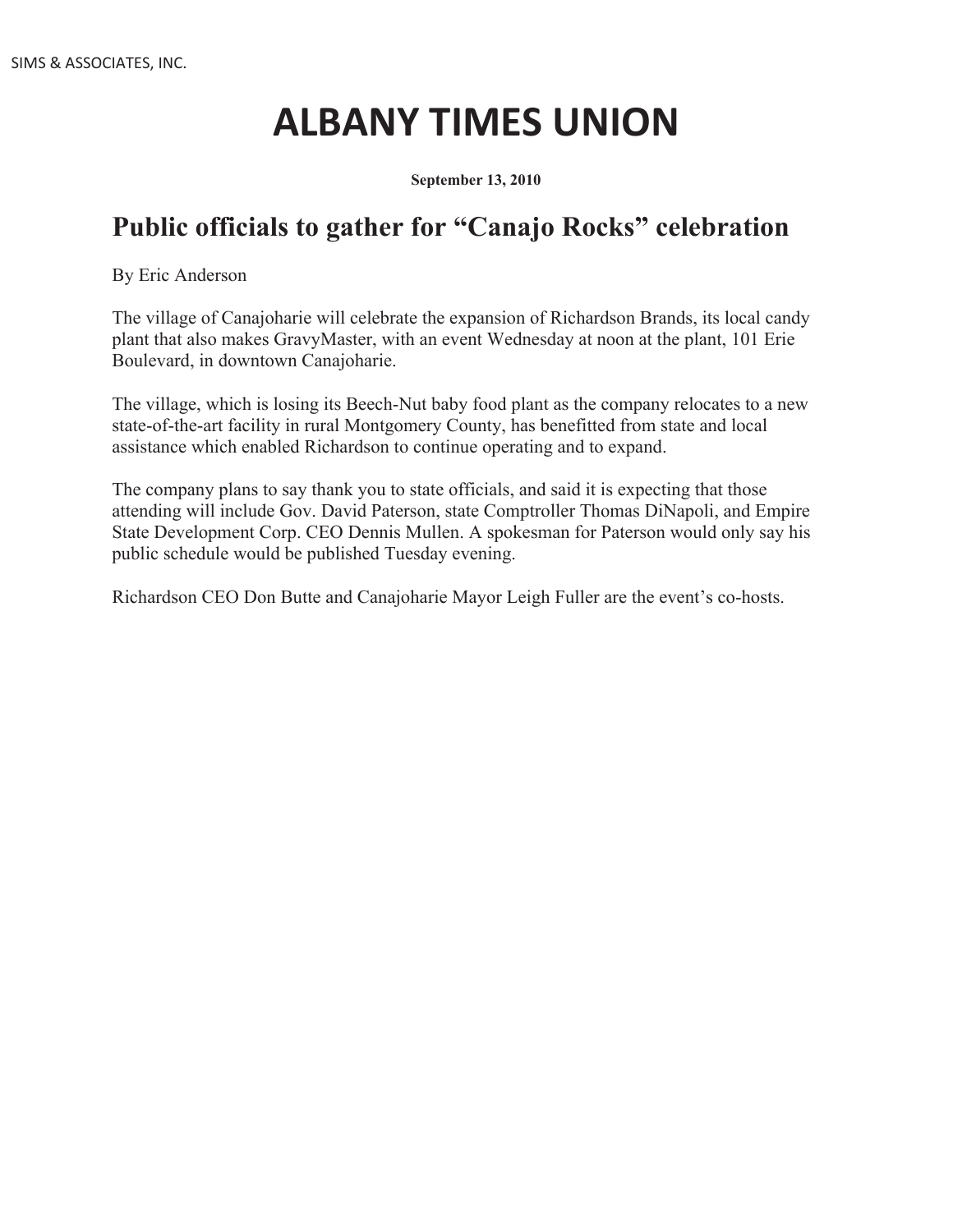# **SCHENECTADY GAZETTE**

#### **Thursday, September 16, 2010**

### **Looming tax, fee increases dim 'Canajo Rocks!' bash**

BY JASON SUBIK; Gazette Reporter

Sace Prifti, owner of a small pizzeria in the village, attended the "Canajo Rocks!" event Wednesday, hoping she would hear Gov. David Paterson or state Comptroller Thomas DiNapoli offer a solution to crushing water, sewer and tax bills the village faces when the Beech-Nut baby food plant shuts down.

She left disappointed.

"They didn't say anything, but I'm hoping they still going to do something about it because we're going to be in really bad shape. The way it is, without things going higher, we can barely, barely make it," she said. "I have two girls in college. If the water bill go up and taxes go higher there is

no way I'm going to be able to afford. I will have to close the doors."

The stated purpose of the "Canajo Rocks!" luncheon event was to celebrate economic revitalization of the village of Canajoharie but it occurred only months before heavy obstacles to economic growth are set to hit the tiny community.

In November water and sewer bills charging a rate of \$19.17 per 1,000 gallons used, up from \$9.48, will be sent to the village's 850 homes and its businesses. The rate hike is



MARC SCHULTZ/GAZETTE PHOTOGRAPHER Gov. David Paterson speaks during Wednesday's "Canajo Rocks!" party thrown by candy maker Richardson Brands.

meant to make up for the Beech-Nut pull-out, which hasn't happened yet but is expected by the end of the year. Beech-Nut consumes an estimated 80 percent of the village's water and sewer services.

Beech-Nut's operations are moving to a new facility in the town of Florida business park in eastern Montgomery County, which also serves as the North American headquarters for its parent corporation, Switzerland-based Hero Group. The state played a pivotal role in the relocation of the facility. Former Gov. Eliot Spitzer's administration offered \$106.5 million in incentives to Hero, including inducements from Empire State Development and tax breaks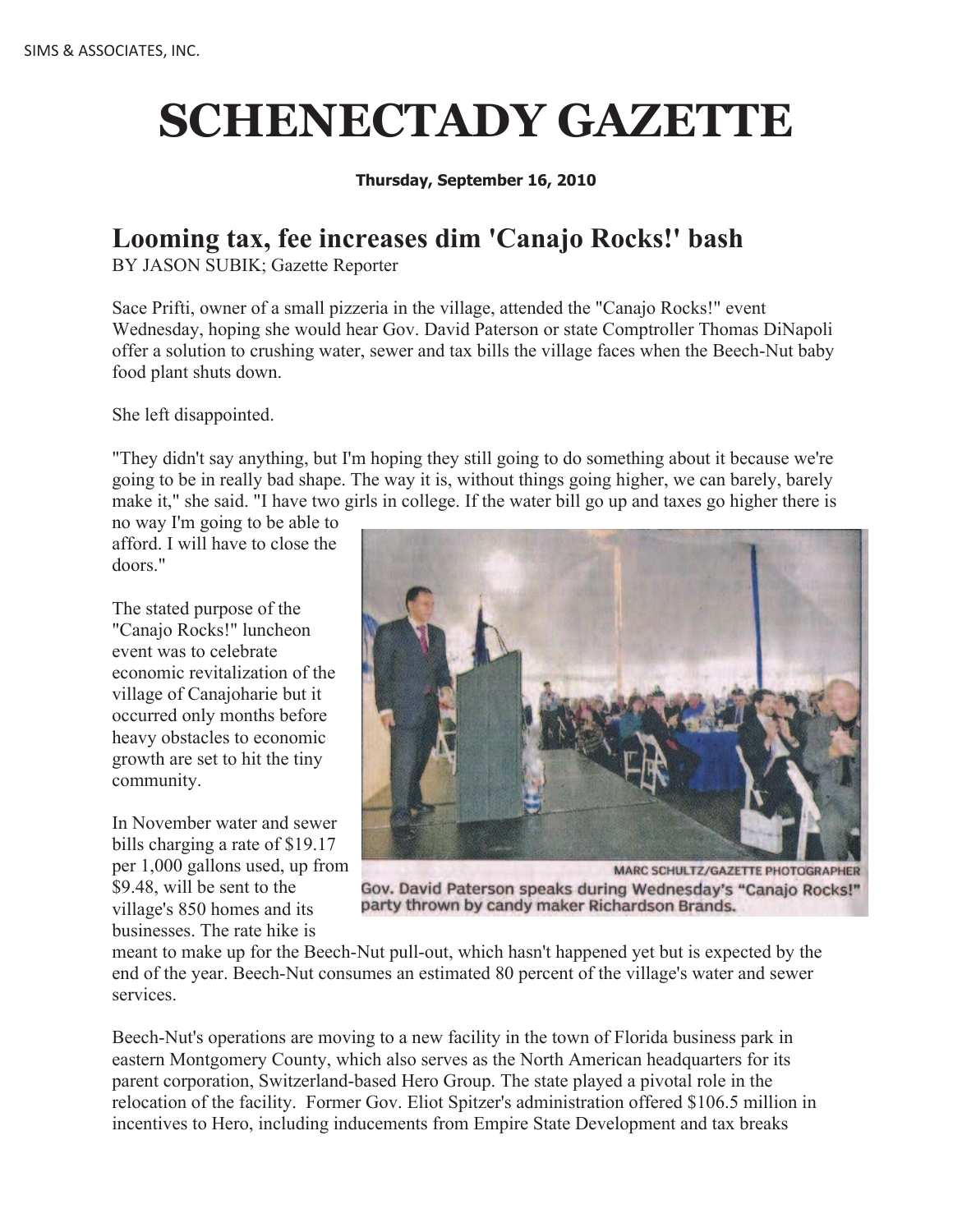through the state Empire Zone program and a Montgomery County IDA agreement for payments in lieu of taxes.

State Sen. Hugh Farley, R-Niskayuna, was the only state-level Republican to speak at Wednesday's luncheon, which was mainly a Democratic Party event. He said at the time of the ground-breaking of the new Hero/Beech-Nut facility in Florida, then-Gov. Spitzer assured him Canajoharie would be held harmless by the relocation.

"That hasn't happened," Farley said. "I've been in contact with Gov. Paterson's administration about this incredible burden that has been put on the village of Canajoharie. This problem should have been taken care of up front. The executive promised that would be done and it wasn't done. This isn't over yet."

"Canajo Rocks!" was hosted by candy manufacturer Richardson Brands and featured speeches from Democrats Paterson, DiNapoli and Schenectady County Legislator and state Senate candidate Susan Savage; a letter from gubernatorial candidate Andrew Cuomo which was read aloud; and a videotaped speech played on three large flat-screen TVs from U.S. Rep. Paul Tonko, D-Amsterdam.

During his speech, DiNapoli highlighted the state's "success story" in Canajoharie, in terms of the state's partnership with Richardson Brands, which has announced its intention to stay in the village. Richardson Brands has benefited from \$18.5 million in investments by the state's pension fund, as well as millions of dollars in other state funding that helped it recover from the devastating 2006 flood.

#### looming tax bill

DiNapoli also mentioned his office wrote an audit report in August that illustrated the dire fate of the village when Beech-Nut leaves. The report estimates villagers will pay an additional \$2,700 in annual fees and taxes, which he called "unsustainable."

"When we released that audit report we intended it to be helpful so you can continue to build a case for what this community needs," he said.

The audit estimates the departure of Beech-Nut will increase the average village resident's water bill by \$1,047 per year and sewer bill by \$1,540. Each household is expected to pay \$120 annually for debt service on approximately \$2.8 million the village still owes the state Environmental Facilities Corporation for money borrowed for improvements made to its water and sewer plants to accommodate the needs of Beech-Nut.

Mayor Leigh Fuller said Paterson and DiNapoli were helpful in convincing the EFC, a public benefit authority, to extend the village's loan term from 2019 to 2029. Fuller said the extension helps reduce a small portion of the cost burden of losing the baby food plant. He said he was hoping Wednesday state officials would offer more help.

"The story is the same as it was. Let's face it. Instead of nine years, we're going to be paying high water rates for 19 years. That is not our answer. It is unsustainable," he said. "We have probably 25 percent of our people living near the poverty rate. This could easily force people out of the village. We had no idea what they were going to say today."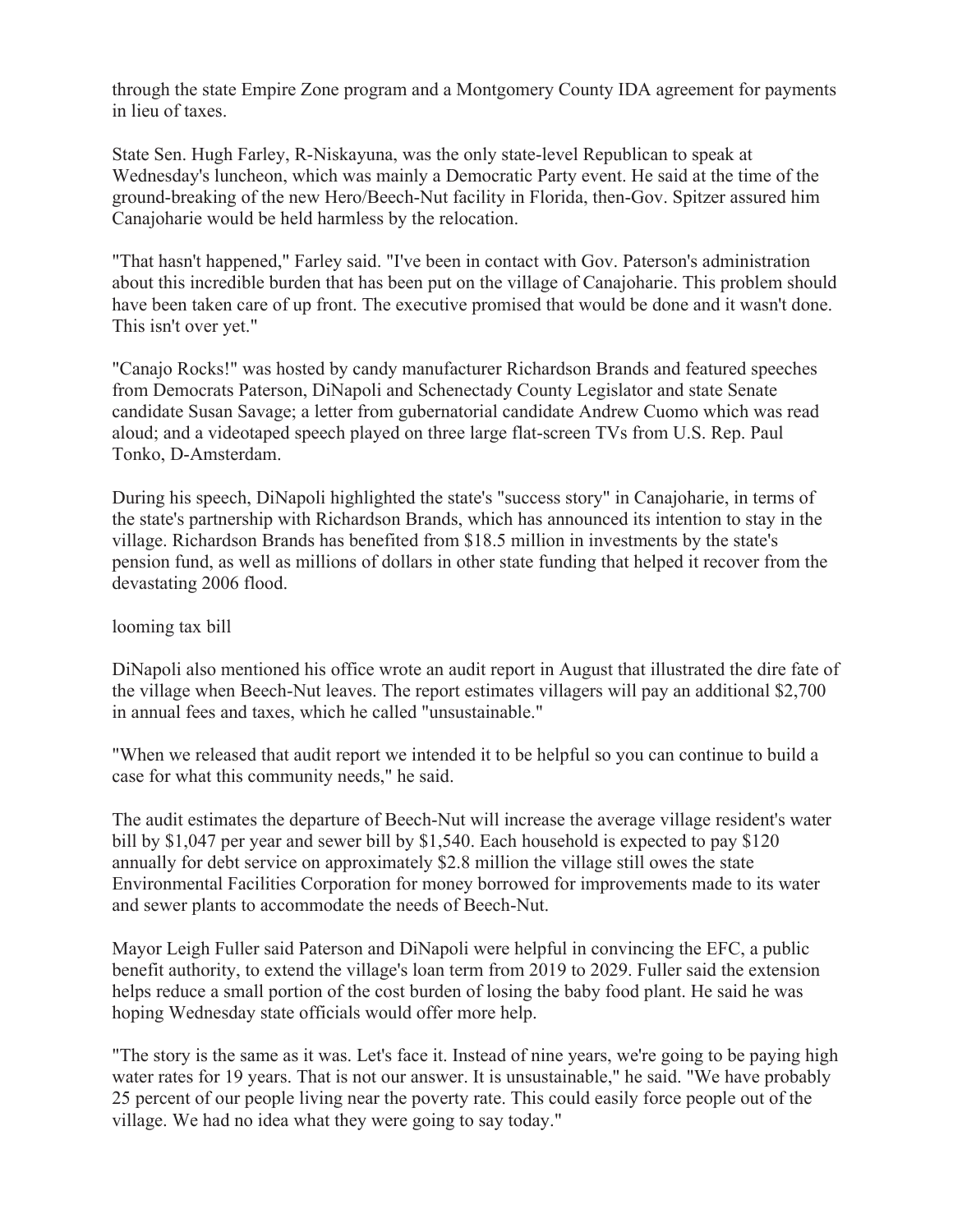Farley said he has secured a \$500,000 grant for the village, which can't be used to pay debt but could be used for improvements to its water and sewer facilities that might lower their operational costs. He said the village needs to file the paperwork for the grant.

Farley said he had hoped the EFC could simply write off the village's debt, but Paterson told him that was illegal.

#### **can't convert loan**

Paterson said he's hoping in the last months of his administration he can find a solution for Canajoharie, but it won't be by converting its loan into a grant.

"We're looking for important export opportunities for this state and this may involve a little travel. There are a number of companies that are looking for fertile places to develop their products and Canajoharie already has that because the space at Beech-Nut will be available," he said. "Federal law prohibits loans from being converted into grants, because if it didn't then anybody who borrowed money would just say 'You should have just let me have it in the first place.' There have to be other ways to work that out."

Fuller said he doesn't know how much reworking the debt will save ratepayers on an annual basis but it's expected to save the village \$120,000 over the new term of the loan. He said the cost of operating the wastewater treatment plant might drop by 20 percent without the workload from Beech-Nut, but that will still leave a huge bill to be paid by the remaining customers including Richardson Brands.

Richardson Brands CEO Don Butte said he expects his company's water bill will increase by a factor of four, which he said his company will have to "eat" because he intends to stay in the village. He said his company now employs 142 people in Canajoharie and if he can increase that to 198 the state will grant him another \$750,000 for fulfilling his commitment to a \$2.5 million grant program. Butte said he'd like to increase employment to over 300 workers, but that will depend on whether he can acquire another food company of equal or greater size, which will be affected by the high water rates.

"I wouldn't be able to bring a condiment company here for example because it takes too much water to make condiments, or I'd have to lower the amount I could offer to buy a condiment company, which will make it harder to acquire one," he said.

Property taxes will also be going up by an unknown amount when Beech-Nut leaves. The village general fund revenues from taxes in the 2008-09 year amounted to \$909,542, of which Beech-Nut paid roughly 11 percent. In the past four years, the company has paid an average of \$101,147 each year.

Fuller said property taxes will likely go up for the rest of the village because Beech-Nut will probably demand a reduced assessment when it shuts down the plant.

"And we'll probably have to give it to them," he said.

Reach Gazette reporter Jason Subik at 843-2856 or jsubik@dailygazette.net.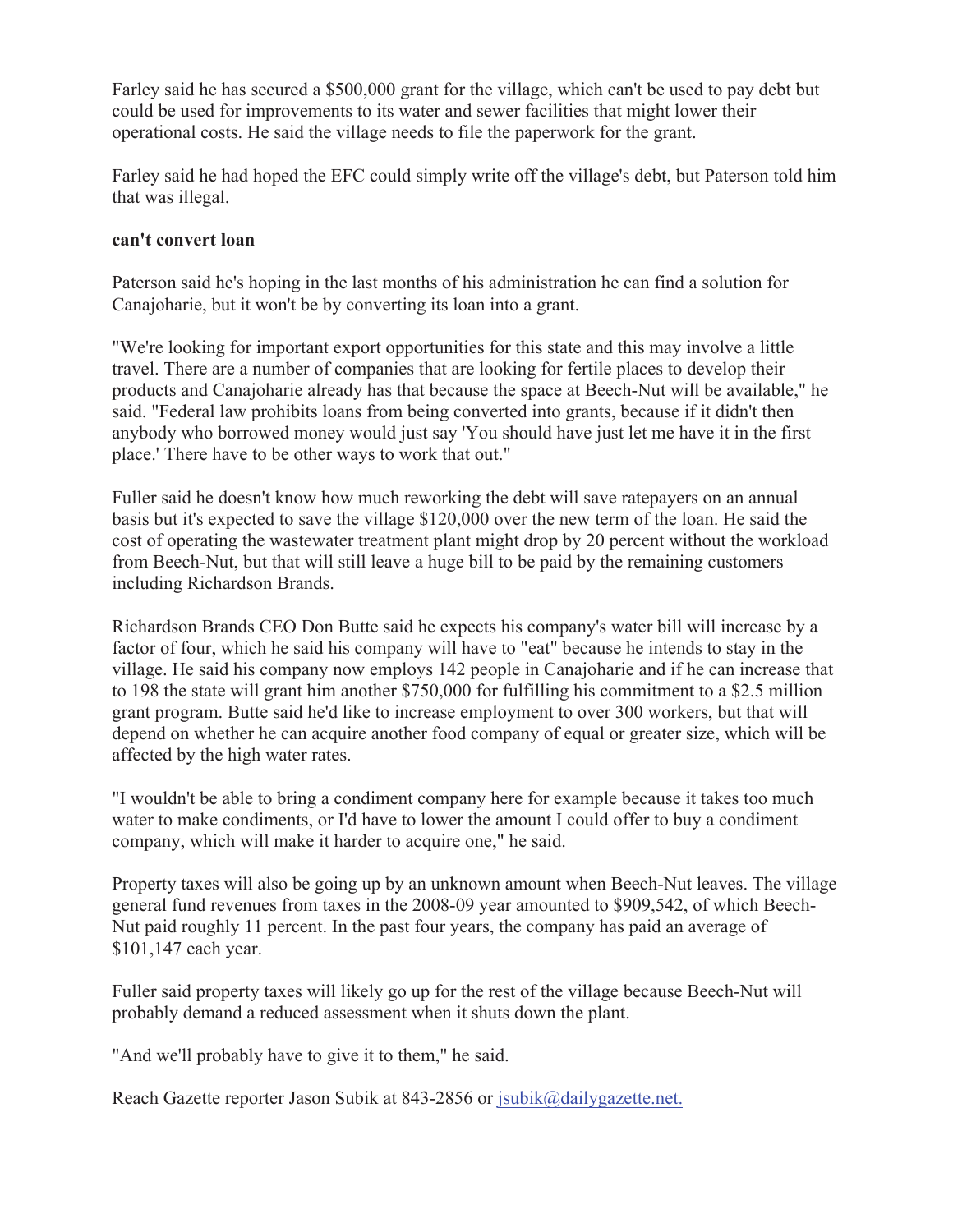

Serving the Mohawk Valley since 1878

**September 16, 2010**

# **Show of support**

#### *Company thanks those helping to foster its future*

#### **By MARK ROBARGE Recorder News Staff**

CANAJOHARIE -- Donald Butte, chief executive officer of Richardson Brands, has a one-line mantra he has been repeating for more than a year when asked about the company's future in the village.

"We're here, we're staying and we're growing" has all but become the company's motto, and Butte repeated it Wednesday to wrap up an event hosted by Richardson to thank those who helped make that commitment possible.

State and local officials -- led by Gov. David Paterson -- joined company officials and employees and area business leaders under a tent in a parking lot at the company's plant on Erie Boulevard for an event dubbed Canajo Rocks. To many who attended and spoke at the gathering, the party was symbolic of the unique partnership forged over the past several years that helped the company overcome a historic flood and the village to survive the upcoming loss of its largest employer.

"All of these groups coming together have made the situation much more manageable and the quality of life much better than it could be," Paterson said.

All told, the state has committed more than \$30 million to Richardson, both through



*Mark Robarge / Recorder staff*

Canajoharie Mayor Leigh Fuller, right, greets Gov. David Paterson on Wednesday afternoon at Canajo Rocks, an event hosted by Richardson Brands outside its plant in Canajoharie to thank New York state for its support of the company and its growth.

assistance from a variety of economic development programs and direct investment from the New York State Common Retirement Fund. In return, Butte expects Richardson to double in size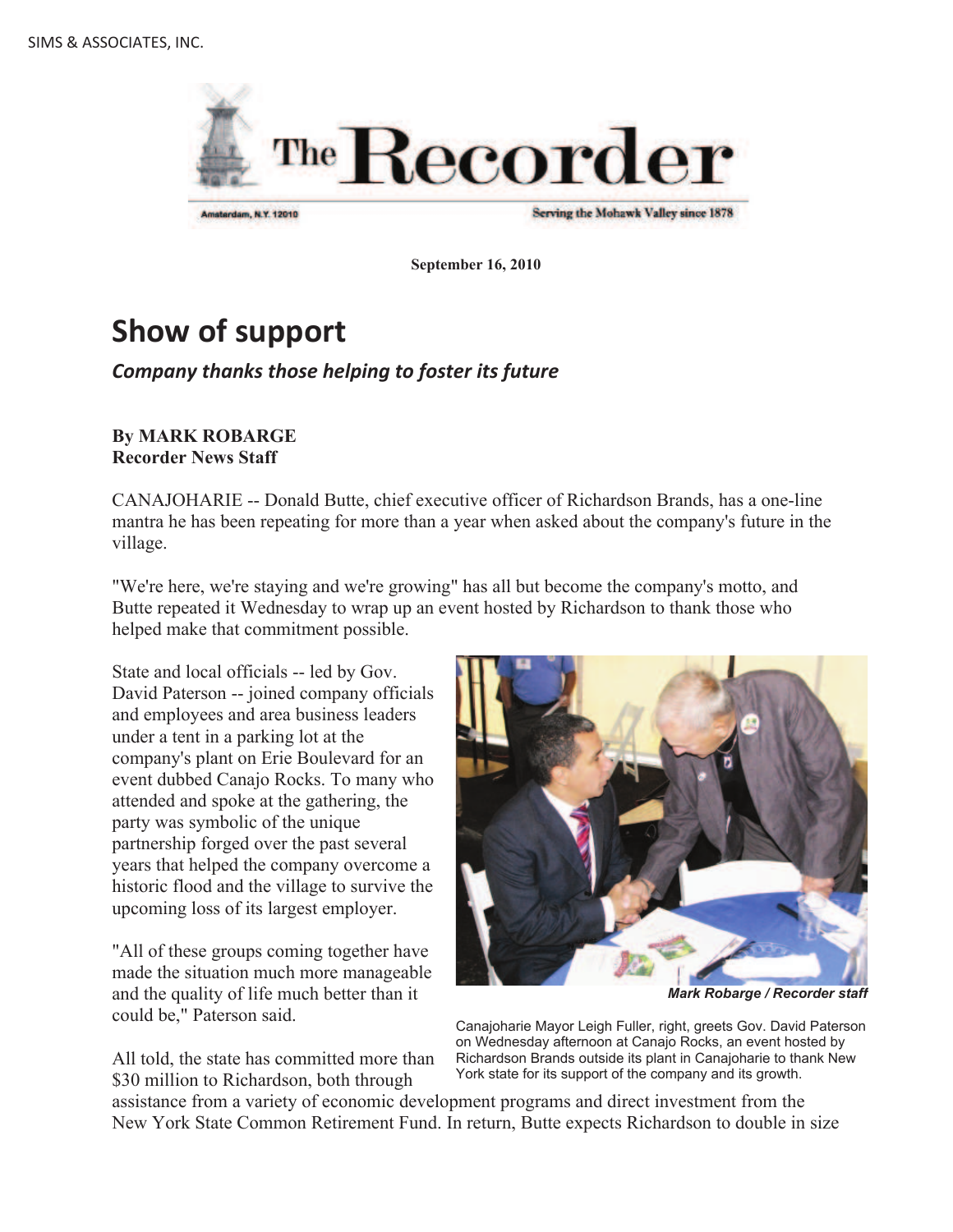over the next three to five years, eventually employing about 350 people, about the same number of jobs that are currently being moved out of the village as Hero/Beech-Nut relocates to a new, \$124 million plant in the town of Florida.

Butte has said he foresees his company stepping in to fill Beech-Nut's place in the community, which dates back more than a century.

"A key part of [Canajoharie's] revitalization is Richardson's ability to continue to invest and continue to grow," he said Wednesday.

The company's future in the village was anything but certain as recently as 2009. The historic June 2006 flooding of the Mohawk River caused about \$8.2 million in physical damage to the plant and its equipment and cost the company another \$8.9 million in lost business and other costs. The company recovered about \$3 million from insurance and received about \$1.1 million in flood recovery grants, but also had to spend \$3 million it had set aside for capital improvements to prepare for its expected growth.

Company officials seriously considered leaving in 2009, as negotiations with state officials for assistance bogged down while Hero/Beech-Nut was given a package of public assistance and incentives totaling about \$70 million for its new facility in the Florida Industrial Park. Richardson officials backed off their threat to move, however, after working out the details of a package expected to total about \$14 million.

"Richardson Brands could have left after the flood of 2006. Richardson Brands could have left town when Beech-Nut announced it was moving. But Richardson decided to stay in Canajoharie, and that was made possible by the wonderful support we received from the state of New York," said village Mayor Leigh Fuller. "Today, we have the opportunity to say thank you."

The state is also stepping up to help the village deal with the expected loss of about \$3.5 million in revenue from property taxes and sewer and water fees generated annual by Beech-Nut. A recent audit by the state comptroller's office found that lost revenue would translate to an annual increase of about \$2,700 in the tax bill for the average village property owner.

The state Environmental Facilities Corp., which holds bonds totaling about \$2.3 million issued in 1996 for improvements to the village's water and sewer facilities done to accommodate Beech-Nut's needs -- has agreed to extend repayment of the borrowing until 2026 at no additional interest, a move expected to save the village about \$130,000 a year in debt service costs.

Meanwhile, state Sen. Hugh Farley, R-Niskayuna, said negotiations are under way that could lead to the state forgiving the entire debt. He also said he is working on pulling together a \$500,000 grant that would provide additional help.

"We're working hard to try to take this pain, because it's something this village can't stand," Farley said.

The comptroller's office is already a major part of the partnership because of its investment of more than \$18 million in the company from the New York State Retirement Fund through a billion-dollar program created in 1999 to invest in state companies. The In-State Private Equity Program has invested slightly less than half of its funding in companies like Richardson in a partnership state Comptroller Thomas DiNapoli said has benefited all sides.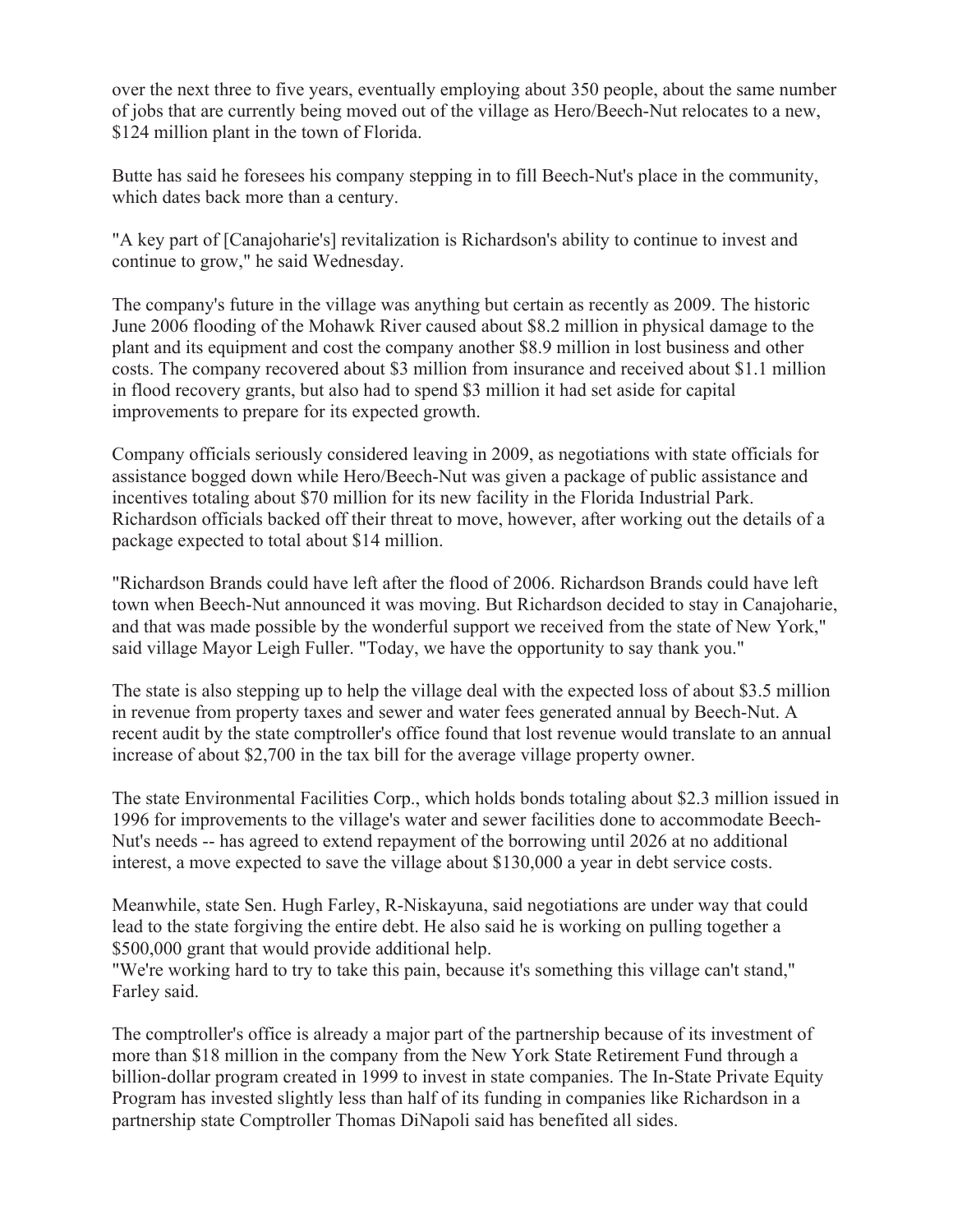"This is a great story," said DiNapoli, "and it's a story of success because it's a story of coming together and working together."

And the commitment the state has shown to both Richardson and the village is one DiNapoli envisions for other communities facing similar problems across the state. "We can come together and make great things happen in this great state," he said. "We have to remind ourselves that great things can still happen, great things are still to come." And it's a commitment that has village leaders seeing a light at the end of a four-year tunnel.

"In my heart, I believe today is the beginning of a new day for Canajoharie," Fuller said.

Contact Mark Robarge at mark.robarge@recordernews.com.

------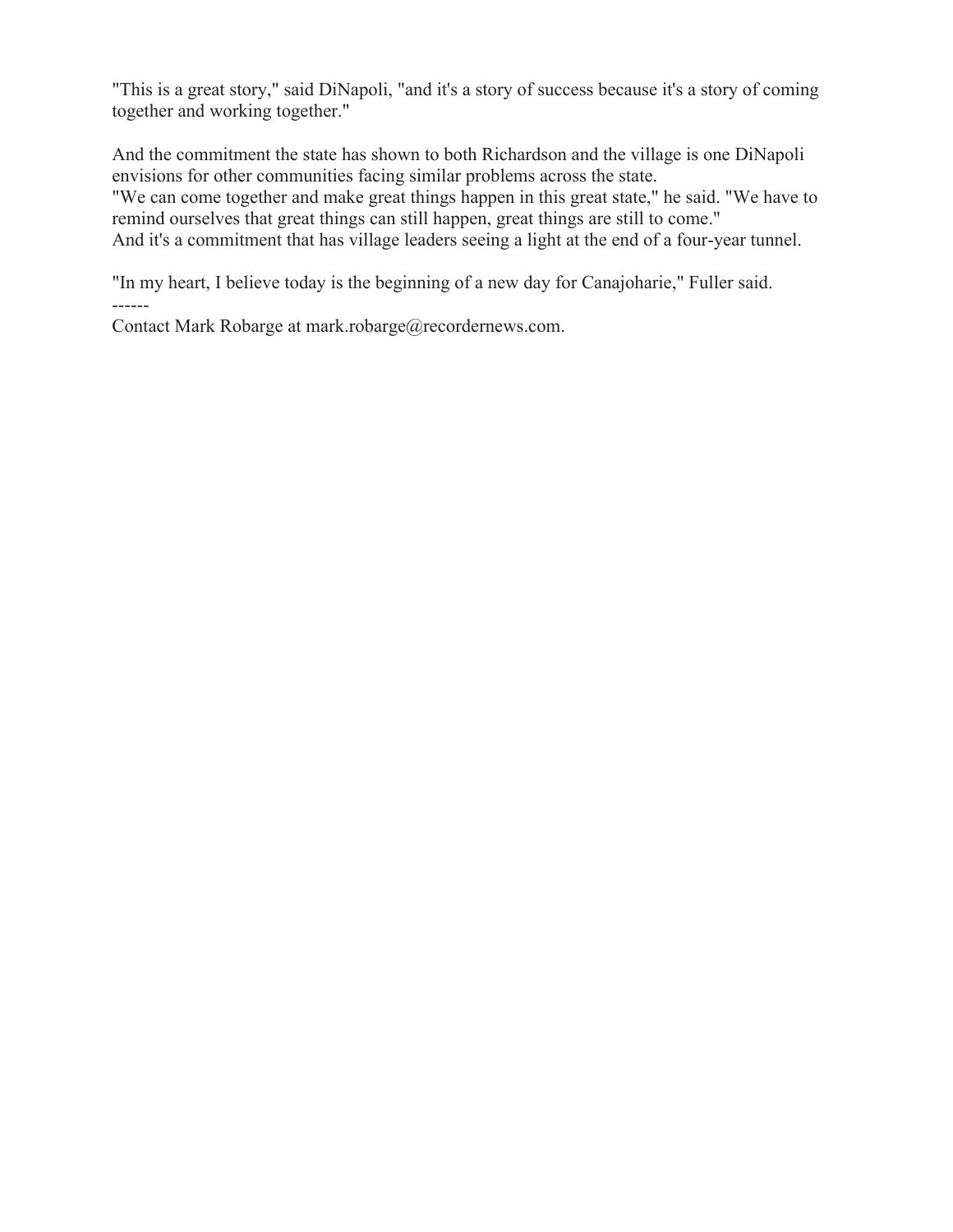Gloversville, NY



**September 16, 2010**

# **Visits Rock Canajoharie**

#### *Officials celebrate village, but tough times are ahead*

#### By AMANDA WHISTLE, The Leader-Herald

CANAJOHARIE - The governor, comptroller and other state officials rode into the village Wednesday for an upbeat event that celebrated the village's revitalization and the promised growth of one of its largest employers, but left little good news for residents seeking a respite from eventual increases in sewer and water fees that will cost homeowners thousands. At Canajo Rocks, an event organized by candymaker Richardson Brands, Gov. David Paterson

told the more than 200 guests that Canajoharie residents embodied the spirit of New York, but that he was unable to give the village much relief from the financial trouble that's expected after Beech-Nut completes its move to the town of Florida next month.

Beech-Nut is the village's primary water and sewer user and will leave residents making up the



*The Leader-Herald/Bill Trojan*

At least 200 guests attended Richardson Brands' Canajo Rocks celebration in Canajoharie, including state and local officials

difference, about \$2,700 annually per household, according to an audit by state **Comptroller** Thomas DiNapoli, who attended the event.



*The Leader-Herald/Bill Trojan*

Jodi Hardesty, left, of Canajoharie, and her daughter, Calista, 4, ask Gov. David Paterson for an autograph at Canajo Rocks on Wednesday.

Much of the cost is because the village owes the state \$2.7 million in outstanding loans after upgrading its water and sewer plant - upgrades designed to help Beech-Nut. State Sen. Hugh T. Farley, D-Niskayuna, called on the state Environmental Facilities Corp. to forgive the debt, but Paterson said Wednesday a federal law prohibits converting the debt to a grant because the EFC is a public-benefit corporation.

Richardson CEO Donald Butte said Wednesday's event, held in a giant tent outside the Richardson plant, was a "celebration of the revitalization of the village," a key part being Richardson's "ability to continue to invest and grow," which has included plans to double the company's work force to more than 300 in three to five years.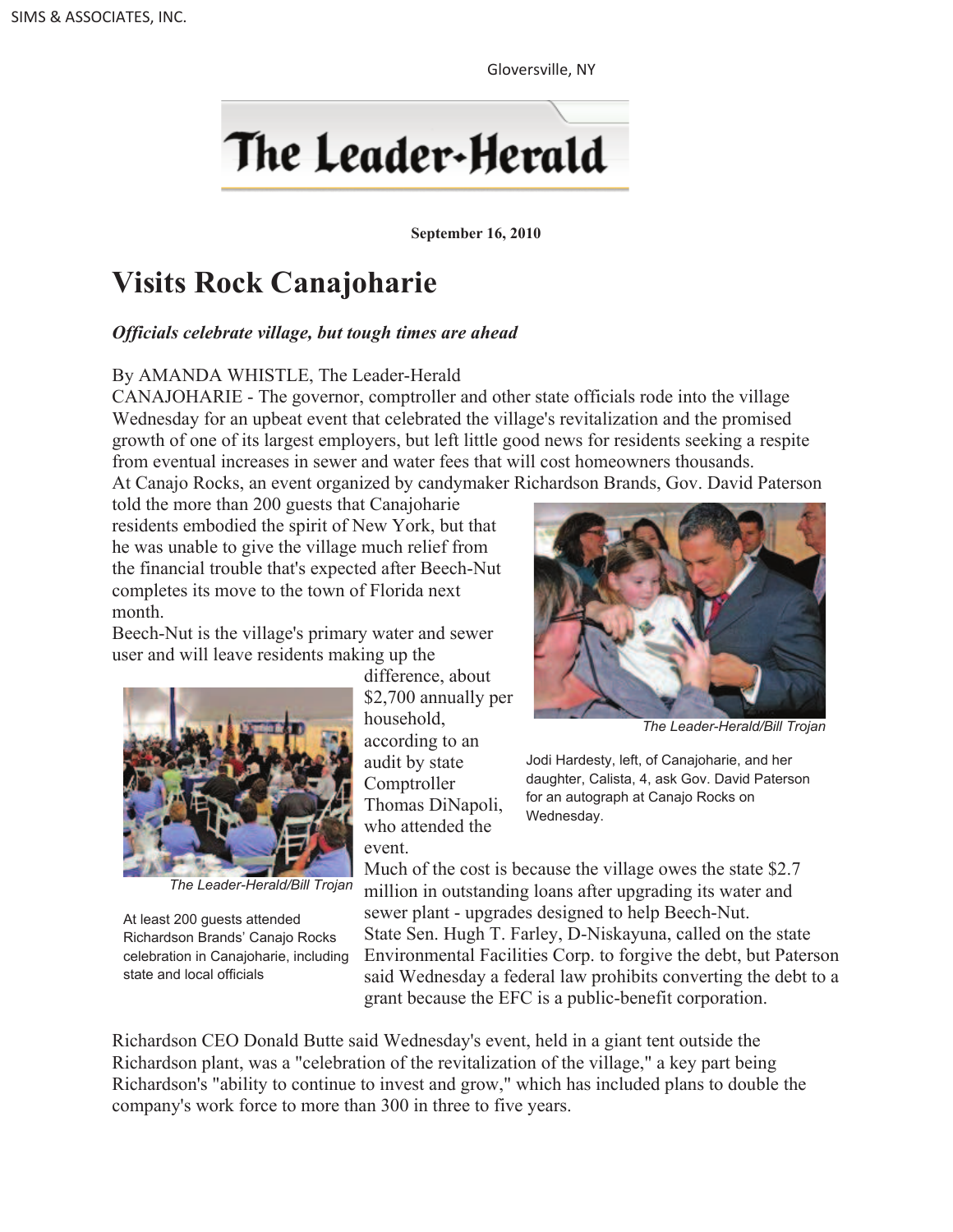The village has a record of survival and recovery, Mayor Leigh Fuller said.

Not only has it withstood the departure of such past employers as the Arkell bag factory and Lifesavers production, but the community also withstood a 2006 flood and, with the help of grants, built back many of the downtown facades.

"This is a tough village," he said, adding that it's time to focus on the future and stop relying on the past.

Beech-Nut, he said, is "leaving us for a bigger and nicer plant and we wish them nothing but success," he told the group, which included many state dignitaries, Richardson Brands employees and area residents and business owners. Richardson could have given up on its operations in the village, having just relocated from the state of Florida months before the 2006 flood, Fuller said. But instead, with grants from Empire State Development, the company built back operations bigger and stronger.



*The Leader-Herald/Bill Trojan*

Canajoharie Mayor Leigh Fuller speaks to the gathering at Canajo Rocks on Wednesday.

In 2009, Empire State Development provided the candy manufacturer with a \$500,000 grant to install a new high-efficiency boiler after the company made a commitment of retaining its 128 jobs and creating 15 new ones.

Necessary to power the Richardson plant since the company can no longer get its water from Beech-Nut, the boiler is the first of its kind in the Northeast, running at about 95 percent efficiency.

Then in 2010, Empire State Development awarded Richardson an Upstate Regional Blueprint Fund award for \$1.69 million for its acquisition of Kansas City-based Bogdon, allowing it to keep 143 jobs and create 70 new ones over three years.

Paterson applauded the state's efforts to retain Beech-Nut's 366 jobs in Montgomery County and create 140 more at the company, but said the state "did a great deal of devastation to Canajoharie" in the process by not planning for the pain the village would feel after it lost Beech-Nut, which was not only paying 81 percent of the cost of operating the water and sewer plants, but was also the reason the state encouraged the village to go into debt for the plant upgrades. improving its water and wastewater treatment plants.

With the village still \$2.7 million in debt, the village has refinanced the debt, which will reduce the interest village taxpayers will have to pay on the loan by half, Paterson said.

Farley said he is working on a \$500,000 grant for the village that will help with operational costs of the water and wastewater treatment plants.

DiNapoli told the crowd he hoped the audit performed by his office would back the village's case and emphasize the effect of Beech-Nut's departure.

His office oversees the state Common Retirement Fund, which invests with private equity managers who seek to invest in companies. The fund is the third largest public pension plan in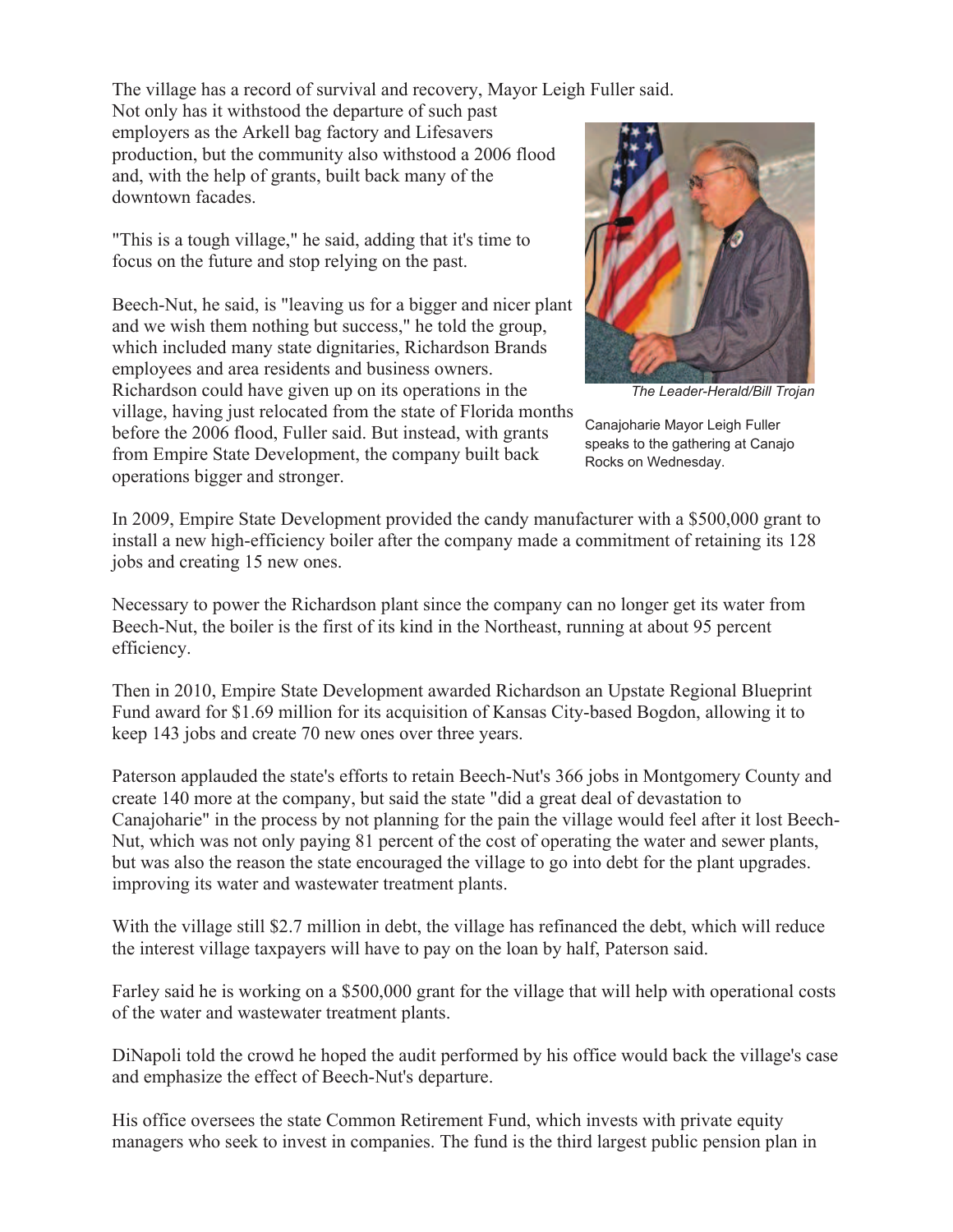the United States and has made a total of \$18.5 million in investments in Richardson Brands since 2006, helping the company to make acquisitions.

John Teeger, a Richardson Brands company official and founding partner of Founders Equity, the other major investor in Richardson Brands, said Founders takes its investments seriously and that Canajoharie's strategic location was ideal.

"We are optimistic that we are in the right place making the right product," Teeger said.